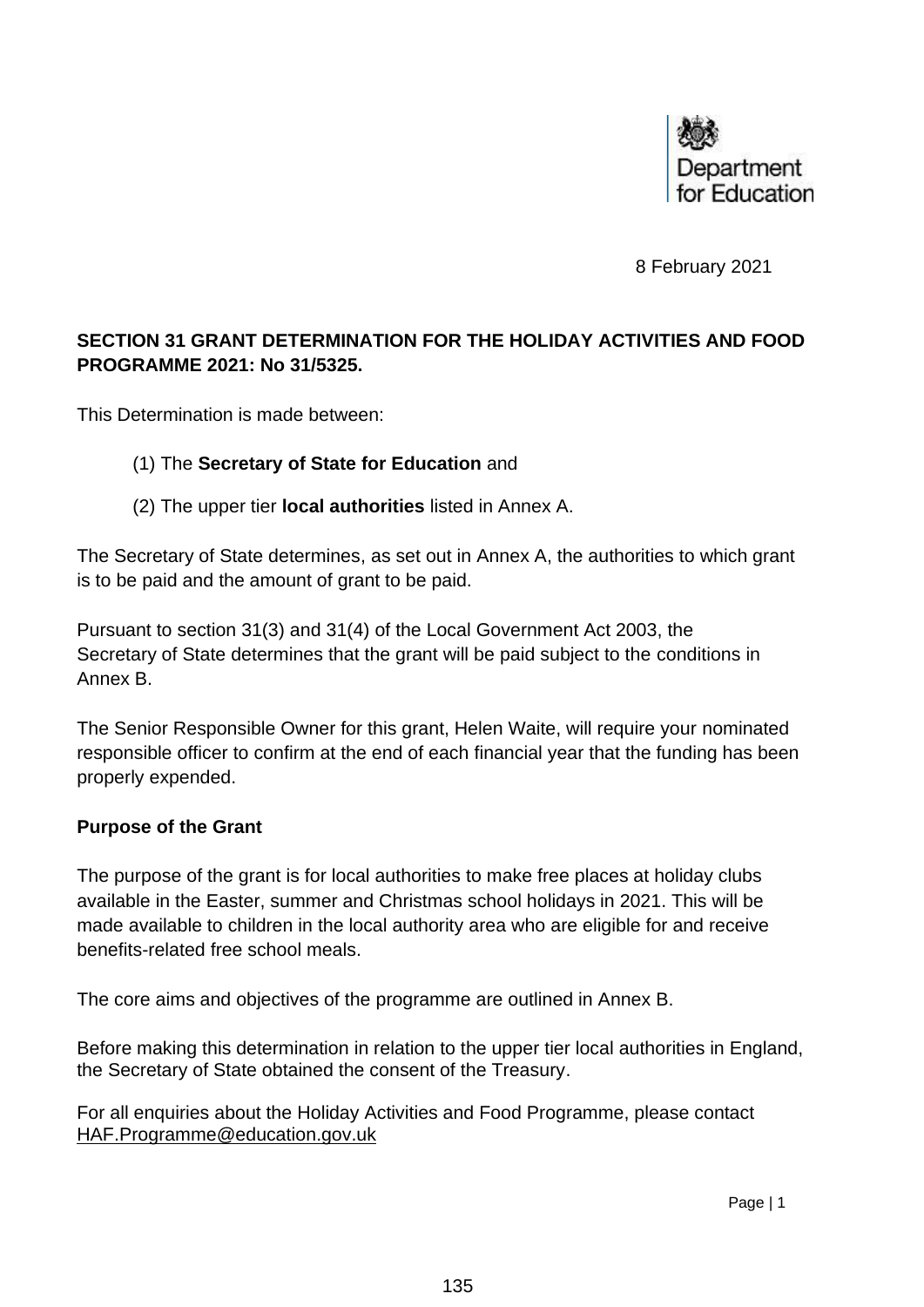Signed by authority of the Secretary of State for Education

Helen Waite For and on behalf of Department for Education School Food and Flexible Childcare Division 2 St Paul's Place Sheffield S1 2FJ **Web:** [www.education.gov.uk](http://www.education.gov.uk/)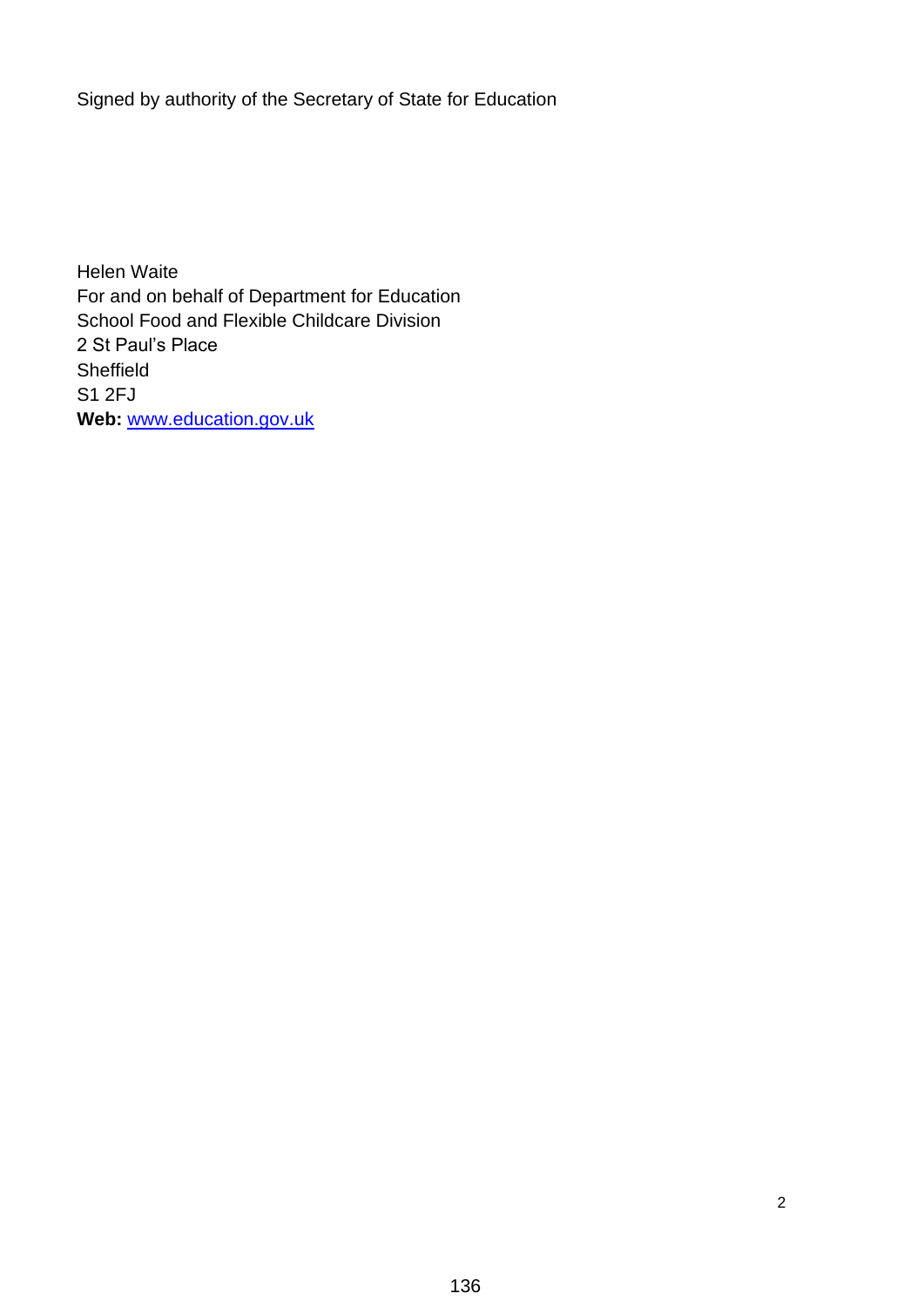|  |  |  |  | Annex A: Maximum allocations for local authorities |
|--|--|--|--|----------------------------------------------------|
|--|--|--|--|----------------------------------------------------|

|     |                             |            |            | <b>Total maximum</b> |
|-----|-----------------------------|------------|------------|----------------------|
|     | <b>Local authority name</b> | 2020/21 FY | 2021/22 FY | allocation           |
| 201 | City of London              | £500       | £4,500     | £5,000               |
| 202 | Camden                      | £84,810    | £758,510   | £843,320             |
| 203 | Greenwich                   | £115,340   | £1,031,600 | £1,146,940           |
| 204 | Hackney                     | £142,640   | £1,275,740 | £1,418,380           |
| 205 | Hammersmith and Fulham      | £57,030    | £510,050   | £567,080             |
| 206 | Islington                   | £101,960   | £911,930   | £1,013,890           |
| 207 | Kensington and Chelsea      | £42,280    | £378,170   | £420,450             |
| 208 | Lambeth                     | £134,430   | £1,202,340 | £1,336,770           |
| 209 | Lewisham                    | £104,040   | £930,500   | £1,034,540           |
| 210 | Southwark                   | £154,870   | £1,385,160 | £1,540,030           |
| 211 | <b>Tower Hamlets</b>        | £181,530   | £1,623,600 | £1,805,130           |
| 212 | Wandsworth                  | £84,320    | £754,180   | £838,500             |
| 213 | Westminster                 | £71,310    | £637,810   | £709,120             |
| 301 | Barking and Dagenham        | £113,290   | £1,013,250 | £1,126,540           |
| 302 | <b>Barnet</b>               | £117,000   | £1,046,420 | £1,163,420           |
| 303 | <b>Bexley</b>               | £80,650    | £721,360   | £802,010             |
| 304 | <b>Brent</b>                | £84,960    | £759,880   | £844,840             |
| 305 | <b>Bromley</b>              | £81,330    | £727,400   | £808,730             |
| 306 | Croydon                     | £180,640   | £1,615,620 | £1,796,260           |
| 307 | Ealing                      | £128,620   | £1,150,370 | £1,278,990           |
| 308 | Enfield                     | £150,190   | £1,343,330 | £1,493,520           |
| 309 | Haringey                    | £97,300    | £870,210   | £967,510             |
| 310 | Harrow                      | £61,970    | £554,270   | £616,240             |
| 311 | Havering                    | £81,510    | £728,990   | £810,500             |
| 312 | Hillingdon                  | £104,060   | £930,730   | £1,034,790           |
| 313 | Hounslow                    | £100,860   | £902,120   | £1,002,980           |
| 314 | Kingston upon Thames        | £35,200    | £314,800   | £350,000             |
| 315 | Merton                      | £68,650    | £613,990   | £682,640             |
| 316 | Newham                      | £192,920   | £1,725,490 | £1,918,410           |
| 317 | Redbridge                   | £89,990    | £804,900   | £894,890             |
| 318 | Richmond upon Thames        | £36,990    | £330,870   | £367,860             |
| 319 | Sutton                      | £66,850    | £597,920   | £664,770             |
| 320 | <b>Waltham Forest</b>       | £104,660   | £936,090   | £1,040,750           |
| 330 | Birmingham                  | £823,010   | £7,360,950 | £8,183,960           |
| 331 | Coventry                    | £150,700   | £1,347,890 | £1,498,590           |
| 332 | <b>Dudley</b>               | £127,800   | £1,143,070 | £1,270,870           |
| 333 | Sandwell                    | £194,340   | £1,738,140 | £1,932,480           |
| 334 | Solihull                    | £99,760    | £892,210   | £991,970             |
| 335 | Walsall                     | £180,940   | £1,618,350 | £1,799,290           |
| 336 | Wolverhampton               | £188,140   | £1,682,750 | £1,870,890           |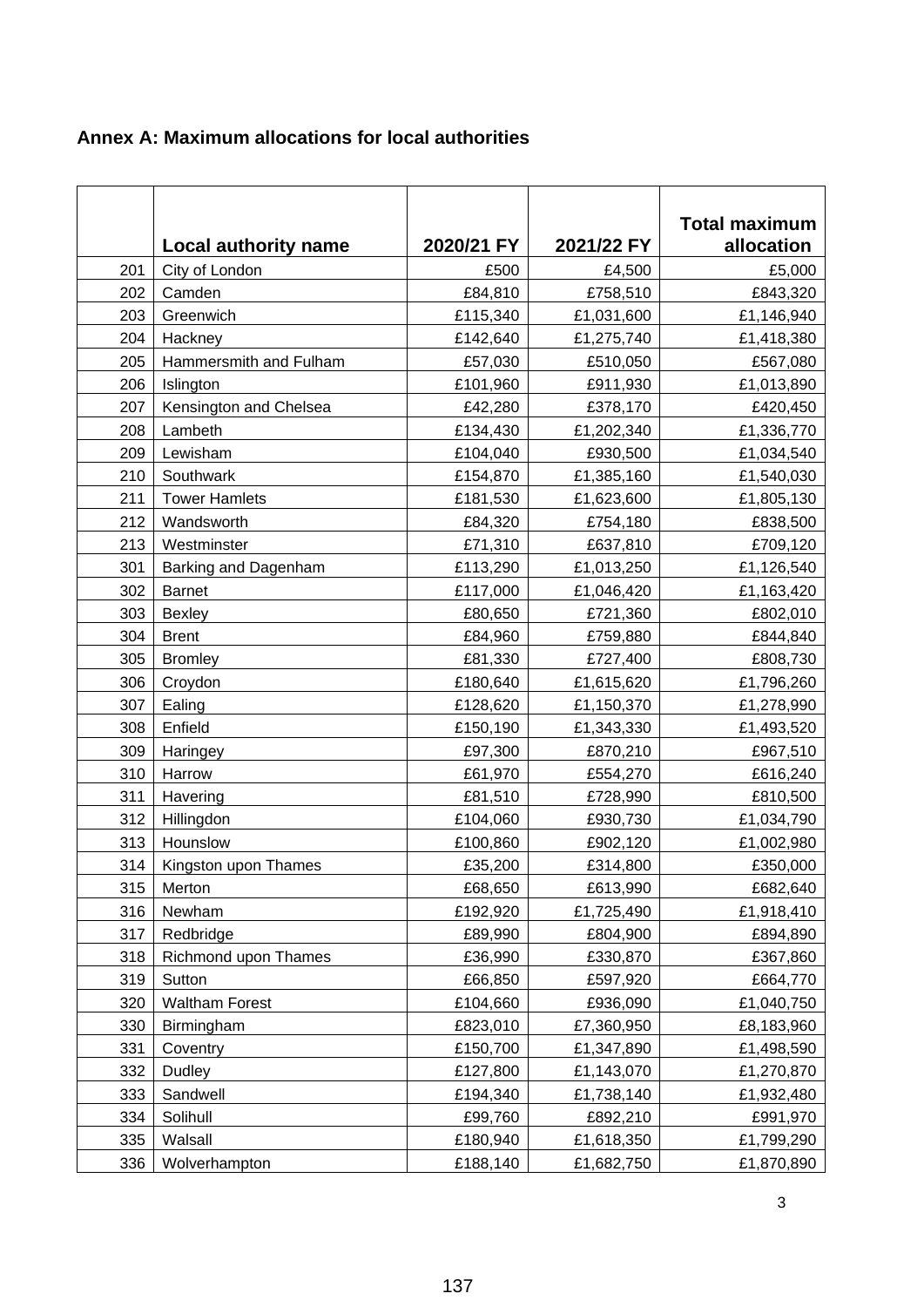| 340 | Knowsley                     | £96,370  | £861,890   | £958,260   |
|-----|------------------------------|----------|------------|------------|
| 341 | Liverpool                    | £263,230 | £2,354,300 | £2,617,530 |
| 342 | St. Helens                   | £73,500  | £657,420   | £730,920   |
| 343 | Sefton                       | £99,790  | £892,550   | £992,340   |
| 344 | Wirral                       | £148,270 | £1,326,120 | £1,474,390 |
| 350 | <b>Bolton</b>                | £149,620 | £1,338,200 | £1,487,820 |
| 351 | <b>Bury</b>                  | £73,450  | £656,960   | £730,410   |
| 352 | Manchester                   | £384,880 | £3,442,320 | £3,827,200 |
| 353 | Oldham                       | £136,290 | £1,218,980 | £1,355,270 |
| 354 | Rochdale                     | £117,160 | £1,047,900 | £1,165,060 |
| 355 | Salford                      | £132,240 | £1,182,730 | £1,314,970 |
| 356 | Stockport                    | £87,370  | £781,420   | £868,790   |
| 357 | Tameside                     | £116,860 | £1,045,170 | £1,162,030 |
| 358 | Trafford                     | £66,370  | £593,590   | £659,960   |
| 359 | Wigan                        | £132,290 | £1,183,190 | £1,315,480 |
| 370 | Barnsley                     | £108,360 | £969,140   | £1,077,500 |
| 371 | Doncaster                    | £138,740 | £1,240,860 | £1,379,600 |
| 372 | Rotherham                    | £120,740 | £1,079,930 | £1,200,670 |
| 373 | Sheffield                    | £267,960 | £2,396,590 | £2,664,550 |
| 380 | <b>Bradford</b>              | £288,290 | £2,578,490 | £2,866,780 |
| 381 | Calderdale                   | £93,130  | £832,940   | £926,070   |
| 382 | <b>Kirklees</b>              | £191,840 | £1,715,800 | £1,907,640 |
| 383 | Leeds                        | £355,240 | £3,177,210 | £3,532,450 |
| 384 | Wakefield                    | £128,280 | £1,147,290 | £1,275,570 |
| 390 | Gateshead                    | £85,440  | £764,210   | £849,650   |
| 391 | Newcastle upon Tyne          | £171,030 | £1,529,680 | £1,700,710 |
| 392 | North Tyneside               | £79,300  | £709,280   | £788,580   |
| 393 | South Tyneside               | £75,860  | £678,500   | £754,360   |
| 394 | Sunderland                   | £137,290 | £1,227,870 | £1,365,160 |
| 420 | <b>Isles Of Scilly</b>       | £500     | £4,500     | £5,000     |
| 800 | Bath and North East Somerset | £48,390  | £432,770   | £481,160   |
| 801 | <b>Bristol City of</b>       | £185,930 | £1,662,920 | £1,848,850 |
| 802 | North Somerset               | £50,800  | £454,310   | £505,110   |
| 803 | South Gloucestershire        | £58,330  | £521,670   | £580,000   |
| 805 | Hartlepool                   | £63,000  | £563,500   | £626,500   |
| 806 | Middlesbrough                | £105,340 | £942,130   | £1,047,470 |
| 807 | Redcar and Cleveland         | £69,990  | £625,960   | £695,950   |
| 808 | Stockton-on-Tees             | £91,500  | £818,350   | £909,850   |
| 810 | Kingston upon Hull City of   | £147,730 | £1,321,330 | £1,469,060 |
| 811 | East Riding of Yorkshire     | £91,650  | £819,720   | £911,370   |
| 812 | North East Lincolnshire      | £77,810  | £695,940   | £773,750   |
| 813 | North Lincolnshire           | £69,890  | £625,050   | £694,940   |
| 815 | North Yorkshire              | £132,680 | £1,186,720 | £1,319,400 |
| 816 | York                         | £38,550  | £344,780   | £383,330   |
| 821 | Luton                        | £106,660 | £953,980   | £1,060,640 |
| 822 | <b>Bedford</b>               | £57,690  | £515,970   | £573,660   |
| 823 | <b>Central Bedfordshire</b>  | £58,490  | £523,150   | £581,640   |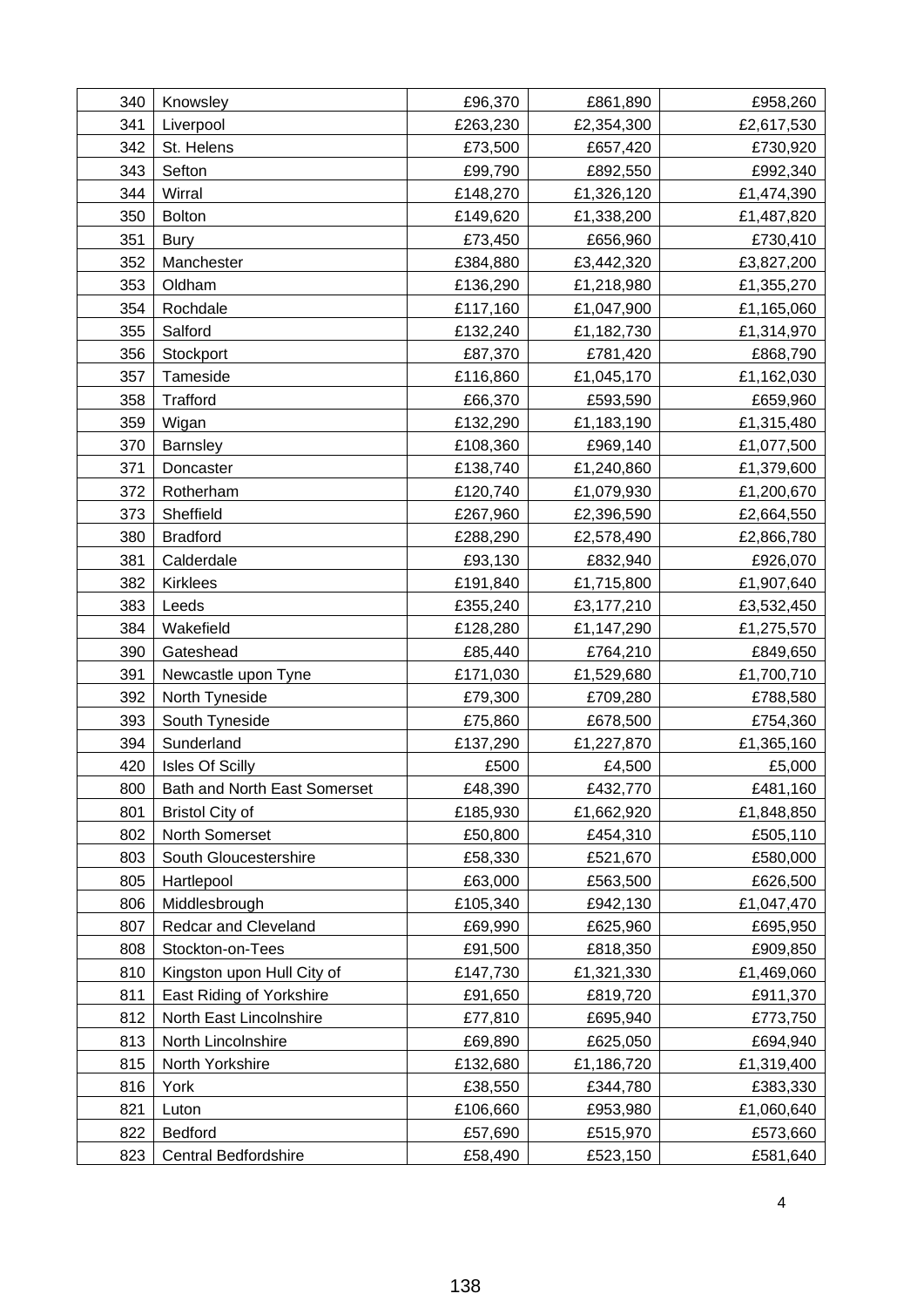| 825<br>826 | Buckinghamshire                    | £109,260             | £977,240               | £1,086,500               |
|------------|------------------------------------|----------------------|------------------------|--------------------------|
| 830        | <b>Milton Keynes</b><br>Derbyshire | £100,600<br>£281,580 | £899,730<br>£2,518,430 | £1,000,330<br>£2,800,010 |
| 831        | Derby                              | £133,640             | £1,195,270             | £1,328,910               |
| 838        | Dorset                             | £99,480              | £889,700               | £989,180                 |
|            | Bournemouth, Christchurch and      |                      |                        |                          |
| 839        | Poole Council                      | £102,760             | £919,110               | £1,021,870               |
| 840        | Durham                             | £239,730             | £2,144,130             | £2,383,860               |
| 841        | Darlington                         | £49,090              | £439,040               | £488,130                 |
| 845        | <b>East Sussex</b>                 | £165,790             | £1,482,840             | £1,648,630               |
| 846        | <b>Brighton and Hove</b>           | £78,560              | £702,670               | £781,230                 |
| 850        | Hampshire                          | £333,870             | £2,986,070             | £3,319,940               |
| 851        | Portsmouth                         | £95,840              | £857,220               | £953,060                 |
| 852        | Southampton                        | £120,630             | £1,078,900             | £1,199,530               |
| 855        | Leicestershire                     | £147,940             | £1,323,150             | £1,471,090               |
| 856        | Leicester                          | £159,920             | £1,430,290             | £1,590,210               |
| 857        | Rutland                            | £6,410               | £57,330                | £63,740                  |
| 860        | Staffordshire                      | £224,390             | £2,006,900             | £2,231,290               |
| 861        | Stoke-on-Trent                     | £148,700             | £1,329,990             | £1,478,690               |
| 865        | Wiltshire                          | £106,890             | £956,040               | £1,062,930               |
| 866        | Swindon                            | £77,030              | £688,990               | £766,020                 |
| 867        | <b>Bracknell Forest</b>            | £21,840              | £195,360               | £217,200                 |
| 868        | Windsor and Maidenhead             | £26,790              | £239,580               | £266,370                 |
| 869        | West Berkshire                     | £34,550              | £308,990               | £343,540                 |
| 870        | Reading                            | £50,390              | £450,660               | £501,050                 |
| 871        | Slough                             | £59,100              | £528,620               | £587,720                 |
| 872        | Wokingham                          | £26,750              | £239,240               | £265,990                 |
| 873        | Cambridgeshire                     | £183,930             | £1,645,020             | £1,828,950               |
| 874        | Peterborough                       | £107,360             | £960,250               | £1,067,610               |
| 876        | Halton                             | £82,390              | £736,860               | £819,250                 |
| 877        | Warrington                         | £72,570              | £649,100               | £721,670                 |
| 878        | Devon                              | £180,380             | £1,613,340             | £1,793,720               |
| 879        | Plymouth                           | £104,880             | £938,030               | £1,042,910               |
| 880        | Torbay                             | £56,330              | £503,780               | £560,110                 |
| 881        | Essex                              | £404,270             | £3,615,790             | £4,020,060               |
| 882        | Southend-on-Sea                    | £68,900              | £616,270               | £685,170                 |
| 883        | Thurrock                           | £66,980              | £599,060               | £666,040                 |
| 884        | Herefordshire                      | £40,680              | £363,810               | £404,490                 |
| 885        | Worcestershire                     | £161,770             | £1,446,820             | £1,608,590               |
| 886        | Kent                               | £530,560             | £4,745,300             | £5,275,860               |
| 887        | Medway                             | £112,140             | £1,002,990             | £1,115,130               |
| 888        | Lancashire                         | £423,670             | £3,789,260             | £4,212,930               |
| 889        | <b>Blackburn with Darwen</b>       | £73,980              | £661,630               | £735,610                 |
| 890        | Blackpool                          | £89,230              | £798,060               | £887,290                 |
| 891        | Nottinghamshire                    | £259,860             | £2,324,210             | £2,584,070               |
| 892        | Nottingham                         | £181,060             | £1,619,380             | £1,800,440               |
| 893        | Shropshire                         | £68,660              | £614,110               | £682,770                 |
| 894        | <b>Telford and Wrekin</b>          | £84,630              | £756,920               | £841,550                 |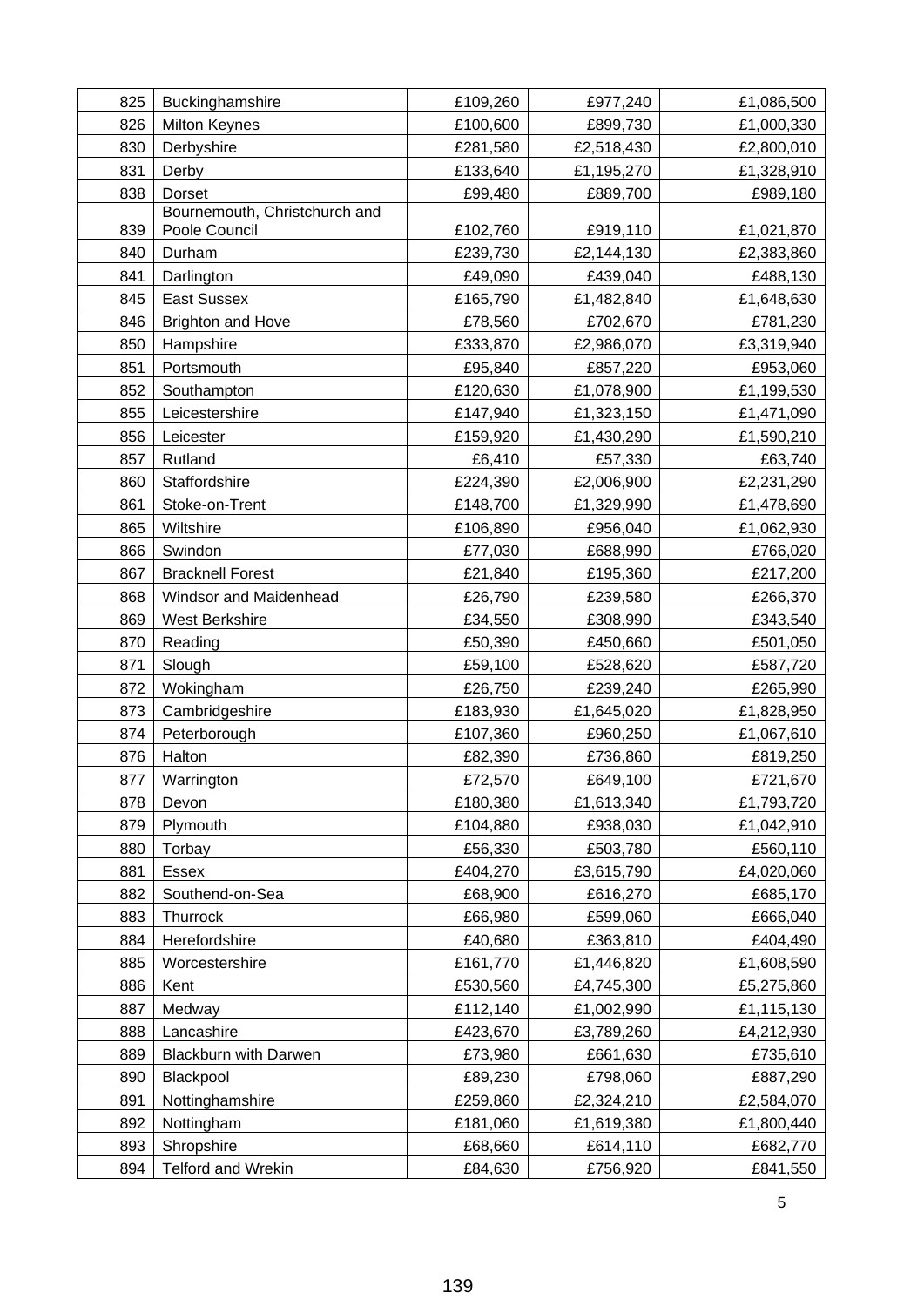| 895          | <b>Cheshire East</b>             | £88,630     | £792,710     | £881,340           |
|--------------|----------------------------------|-------------|--------------|--------------------|
| 896          | <b>Cheshire West and Chester</b> | £105,150    | £940,420     | £1,045,570         |
| 908          | Cornwall                         | £163,220    | £1,459,810   | £1,623,030         |
| 909          | Cumbria                          | £127,220    | £1,137,830   | £1,265,050         |
| 916          | Gloucestershire                  | £155,560    | £1,391,310   | £1,546,870         |
| 919          | Hertfordshire                    | £280,230    | £2,506,340   | £2,786,570         |
| 921          | Isle of Wight                    | £41,000     | £366,660     | £407,660           |
| 925          | Lincolnshire                     | £253,930    | £2,271,100   | £2,525,030         |
| 926          | Norfolk                          | £267,080    | £2,388,720   | £2,655,800         |
| 928          | Northamptonshire                 | £205,930    | £1,841,860   | £2,047,790         |
| 929          | Northumberland                   | £103,580    | £926,400     | £1,029,980         |
| 931          | Oxfordshire                      | £142,260    | £1,272,320   | £1,414,580         |
| 933          | Somerset                         | £151,230    | £1,352,560   | £1,503,790         |
| 935          | Suffolk                          | £221,030    | £1,976,920   | £2,197,950         |
| 936          | Surrey                           | £213,400    | £1,908,650   | £2,122,050         |
| 937          | Warwickshire                     | £167,090    | £1,494,460   | £1,661,550         |
| 938          | <b>West Sussex</b>               | £166,190    | £1,486,370   | £1,652,560         |
|              |                                  |             |              |                    |
|              | National support partner         |             |              | Up to c£2,000,000  |
|              | Contingency fund for local       |             |              |                    |
|              | delivery                         |             |              | Up to c£19,000,000 |
| <b>Total</b> |                                  | £20,000,000 | £178,878,660 | £219,878,660       |
|              |                                  |             |              |                    |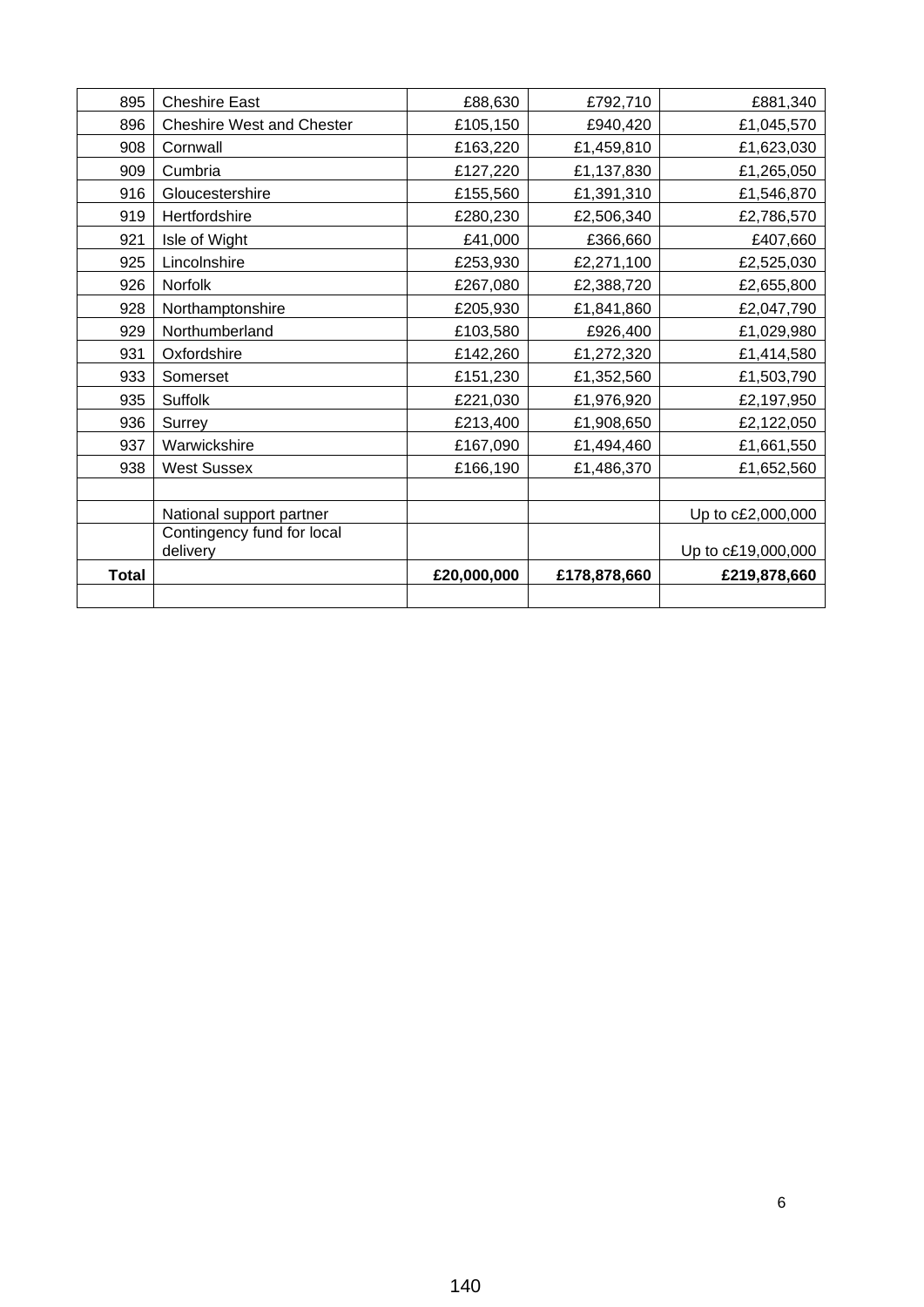## **ANNEX B**

1. In this Annex:

"the Programme" means the use by the Authority of as much of the grant money identified in Annex A as it deems necessary to meet the aims and objectives outlined in paragraphs 4-10;

"the Department" means the Department for Education;

"the Authority" means any local authority listed in Annex A;

"the Secretary of State" means the Secretary of State for Education;

- 2. The grant is only paid to the Authority to support eligible expenditure (see paragraphs 4 to 10 below).
- 3. The Authority must have regard to any guidance issued by the Department, including the guidance available on gov.uk: Holiday [Activities and Food Programme](https://www.gov.uk/government/publications/holiday-activities-and-food-programme)

### **Eligible expenditure**

- 4. Eligible expenditure means payments made, or committed to, by the Authority or any person acting on behalf of the Authority, under the Programme.
- 5. The purpose of the grant is for local authorities to make free places at holiday clubs available in the Easter, summer and Christmas holidays 2021 to children in their local authority who receive benefits-related free school meals.
- 6. The holiday club places will be available for the equivalent of at least 4 hours a day, 4 days a week, 6 weeks a year. This covers four weeks in the summer, plus a week's worth of provision in each of the Easter and Christmas holidays. Local authorities have flexibility about how they spend this grant and deliver this provision to best serve the needs of the children and families in their areas. Further information for local authorities is available on gov.uk: [Holiday Activities and Food Programme](https://www.gov.uk/government/publications/holiday-activities-and-food-programme)
- 7. The clubs should meet our programme standards (as set out in our published guidance) will meet the following core aims and objectives:
	- **Healthy meals**: holiday clubs must provide at least one healthy meal a day and must meet the [School Food Standards](https://www.gov.uk/government/publications/standards-for-school-food-in-england) throughout the day.
	- **Enriching activities:** holiday clubs must provide fun and enriching activities that provide children with opportunities to develop or consolidate skills or knowledge, to consolidate existing skills and knowledge. Clubs must also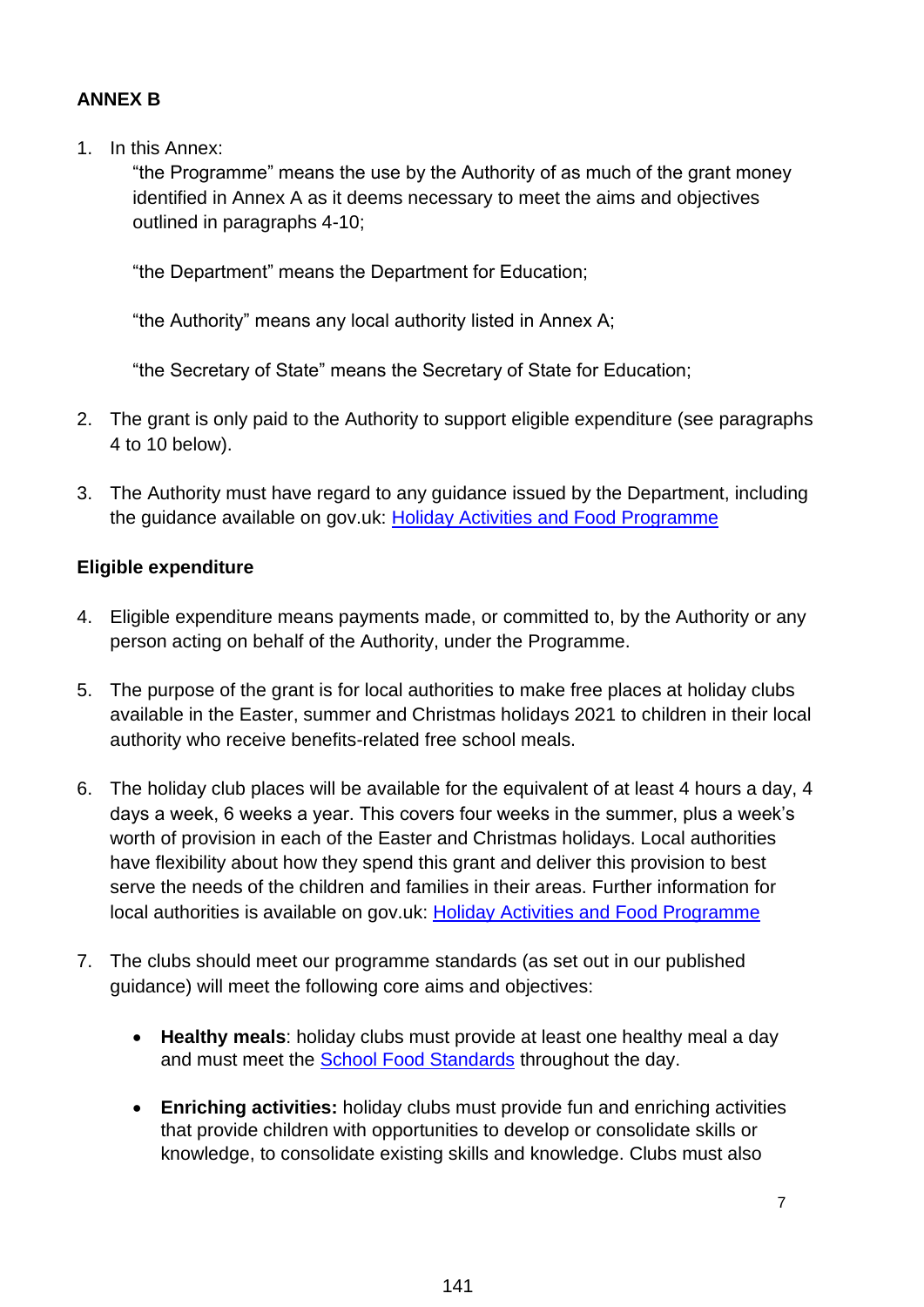provide physical activities which meet the [Physical Activity Guidelines](https://www.gov.uk/government/collections/physical-activity-guidelines) on a daily basis.

- **Nutritional education:** holiday clubs must improve children's knowledge and awareness of healthy eating and offer advice and training to parents on how to source, prepare and cook nutritious and low-cost food.
- **Signposting and referrals:** clubs must be able to provide information, signposting or referrals to other services and support that would benefit the children who attend their provision and their families.
- **Policies and procedures:** clubs must be able to demonstrate and explain their safeguarding arrangements and have relevant and appropriate policies and procedures in place in relation to: safeguarding, health and safety, insurance, accessibility and inclusiveness. Where appropriate, clubs must also be compliant with the Ofsted requirements for working with children.
- 8. The free holiday club places must be targeted at children who are eligible for and receiving benefits-related free school meals. If the local authority can demonstrate that a) it is offering the programme comprehensively across its full geographical area and b) fully meeting demand from free school meal eligible children in its area, then the local authority can seek written approval from the Department to use up to 15% of its funding to provide free or subsidised holiday club places for children who are not in receipt of benefits-related free school meals but who are considered by the local authority as in need of this provision. For example, this may include children assessed as being in need, looked-after children, children with an education, health and care plan (EHC), children assessed as otherwise vulnerable, or children living in areas of high deprivation.
- 9. The Authority can spend up to 10% of its funding on its administration costs for the local coordination of the Programme. At least 90% of the funding must be spent on the provision of free holiday club places for eligible children.
- 10. The Authority must indicate that the programme is funded by the Department for Education in any publicity or press materials.

### **Payment and reporting arrangements**

- 11. Payments will be made by Department for Education at the following milestones:
	- In March 2021 (the 2020-21 allocation listed in Annex A), upon satisfactory receipt of a delivery plan from the Authority by 19 February 2021 setting out the intended scale and reach of their programme for Easter 2021;
	- In June 2021 (up to 50% of the 2021-22 allocation), upon satisfactory receipt of a report by 14 May 2021 detailing the delivery of their programme at Easter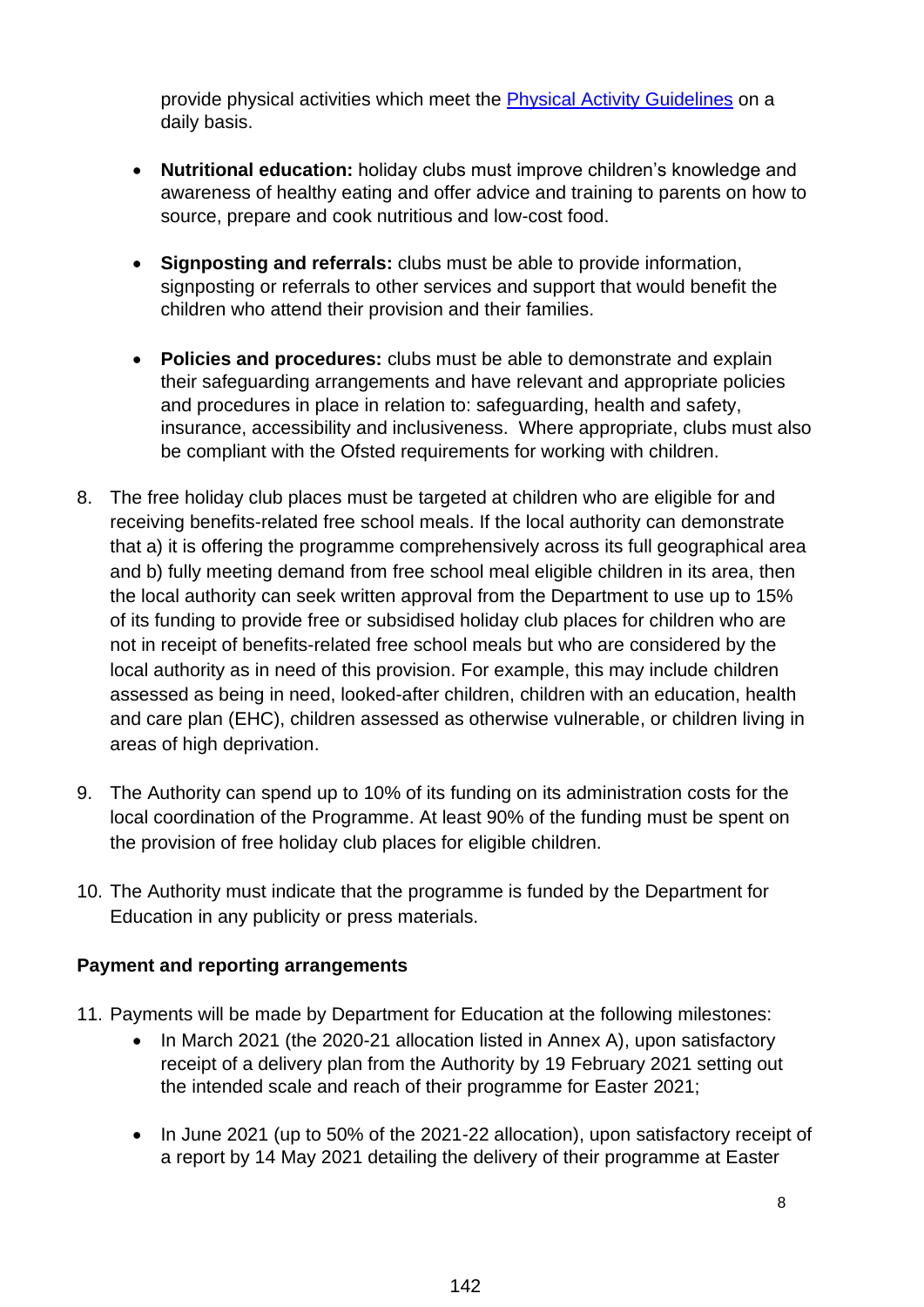2021 along with a delivery plan for Summer 2021;

- In November 2021 (up to 30% of the 2021-22 allocation), upon satisfactory receipt of a report by 15 October detailing the delivery of the programme at Summer 2021 along with a delivery plan for Christmas 2021;
- In February 2022 (up to 20% of the 2021-22 allocation), upon satisfactory receipt of a report by 29 January detailing the delivery of the programme at Christmas 2021 along with final report for the whole 2021 programme and a certificate of expenditure.
- 12. The above reports will be provided in accordance with guidance issued by the Department and will include data on children attending clubs in each local authority area.
- 13. The Authority will work with the Department and with any support organisation appointed to work on behalf of the Department in relation to the monitoring and delivery of the Programme.
- 14. The payments will take account of expenditure already made or committed, along with proposed future activity, as indicated in the reports mentioned in para 9. If the Authority has not spent and does not plan to spend its maximum allocation, the Department will reduce the overall payment to the Authority to reflect the actual expenditure. The overall annual payment will not exceed the maximum allocation listed for each Authority in Annex A.
- 15. If at any time the Authority becomes aware that the allocation for each period no longer reflects the pattern of actual eligible expenditure, the Authority must inform the Department as soon as possible. The Secretary of State reserves the right to alter the timing or amount of grant payments accordingly.
- 16. The Recipient will not overspend on the Programme, over and above their maximum funding allocation, without the prior written approval of the Department. Unauthorised overspends will not be reimbursed by the Department. Any identified overpayment of funds will be returned to the Department for Education as soon as identified.
- 17. The Authority's nominated responsible officer must confirm at the end of each financial year that the funding has been properly expended.
- 18. The Authority must maintain a sound system of internal financial controls. If the Authority has any grounds for suspecting financial irregularity in the use of any grant paid under this Determination, it must notify the Department immediately, explain what steps are being taken to investigate the suspicion and keep the Department informed about the progress of the investigation. For these purposes "financial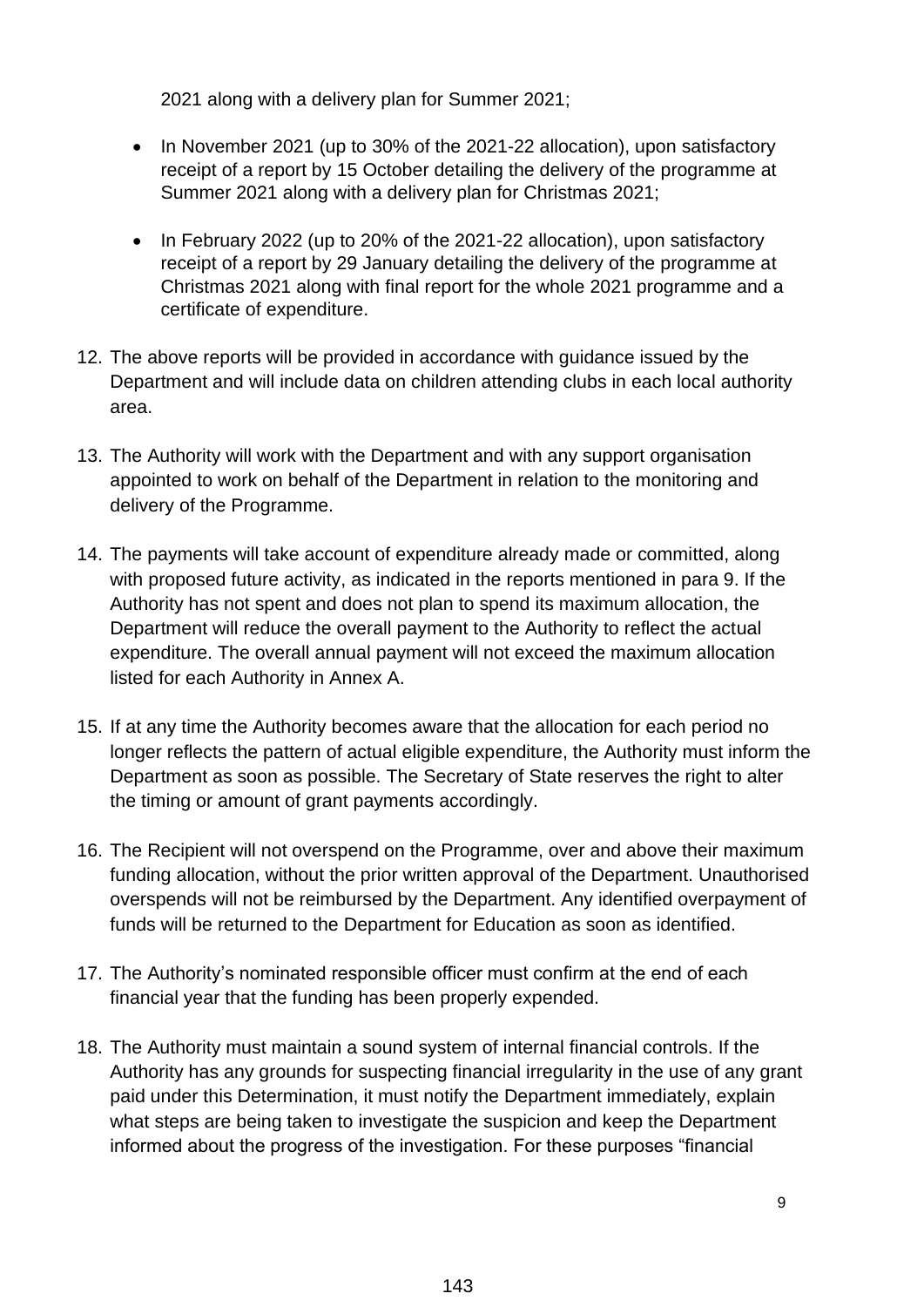irregularity" includes fraud or other impropriety, mismanagement, and the use of grant for purposes other than those for which it was provided.

## **Records**

- 19. The Authority must maintain reliable, accessible and up to date accounting records with an adequate audit trail for all expenditure funded by grant monies under this Determination.
- 20. The Authority and any person acting on behalf of the Authority must allow: a) the Comptroller and Auditor General or appointed representatives, or b) the Secretary of State or appointed representatives, free access at all reasonable times to all documents (including computerised documents and data) and other information as are connected to the grant payable under this Determination, or to the purposes for which grant was used, subject to the provisions in paragraph 22.
- 21. The documents, data and information referred to in paragraphs 19 to 23 are such which the Secretary of State or the Comptroller and Auditor General may reasonably require for the purposes of 'spot checking' administrative costs or significant amounts paid under the Scheme or a financial audit of any department or other public body or for carrying out examinations into the economy, efficiency and effectiveness with which any department or other public body has used its resources. The Authority must provide such further explanations as are reasonably required for these purposes.
- 22. Paragraphs 19 to 21 do not constitute a requirement for the examination, certification or inspection of the accounts of the Authority by the Comptroller and Auditor General under section 6(3) of the National Audit Act 1983. The Secretary of State and Comptroller and Auditor General will seek access in a measured manner to minimise any burden on the Authority and will avoid duplication of effort by seeking and sharing information with local auditors.
- 23. The Authority must have a system of internal financial controls to safeguard against fraud and theft (which shall be developed and maintained in accordance with generally accepted accounting practices having regard to the amount of funding and the size of the authority) and shall require that internal/external auditors report on the adequacy or otherwise of that system. All case of fraud or theft (whether proven or suspected) relating to the funded activities must be referred to the Department.

# **Recovery of Grant**

24. If the Authority fails to comply with any of these conditions, or if any overpayment is made under this grant or any amount is paid in error, or if any of the events set out in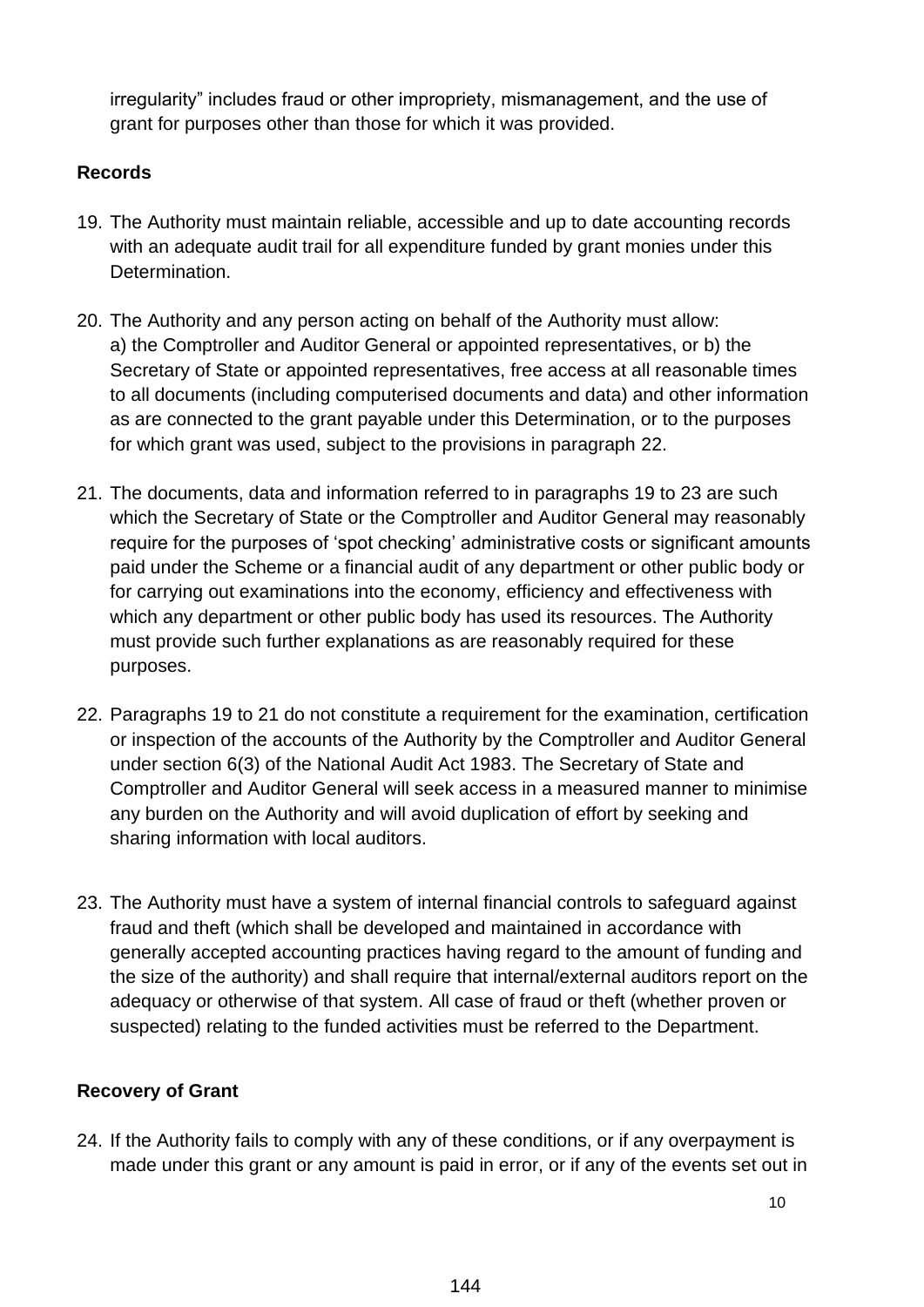paragraph 25 occurs, the Secretary of State may reduce, suspend or withhold grant payments or require the repayment of the whole or any part of the grant monies paid, as may be determined by the Secretary of State and notified in writing to the Authority. Such sum as has been notified will immediately become repayable to the Secretary of State who may set off the sum against any future amount due to the Authority from central government.

25. The events referred to in paragraph 24 are:

a) the Authority purports to transfer or assign any rights, interests or obligations arising under this Determination without the prior agreement of the Secretary of State,

b) any information provided in any application for grant monies payable under this Determination, or in any subsequent supporting correspondence is found to be significantly incorrect or incomplete in the opinion of the Secretary of State,

c) it appears to the Secretary of State that other circumstances have arisen or events have occurred that are likely to significantly affect the Authority's ability to deliver the Scheme,

d) the Authority's Section 151 officer is unable to provide reasonable assurance that the Statement of Grant Usage, in all material respects, fairly presents the eligible expenditure in the Period in accordance with the definitions and conditions in this Determination, or

e) the Authority fails to provide the delivery plans, reports or certificate of expenditure specified in this Grant Determination and its Annexes.

# **Impact of COVID-19**

- 26.The Department acknowledges that delivery of the programme at Easter could potentially be impacted by COVID-19. In some cases, face-to-face delivery of holiday clubs may not be possible in the Authority's area and remote delivery of the programme may, in some circumstances, be more viable.
- 27.If the Authority cannot hold face-to-face holiday clubs as a result of COVID-19, the Authority may operate flexibly to ensure that eligible children still receive the type of support detailed in paragraph 7. For example, this may involve children receiving healthy meals and/or activity packs at home if they are unable to congregate in holiday clubs due to COVID-19.
- 28.In the event of disruption to the planned programme: